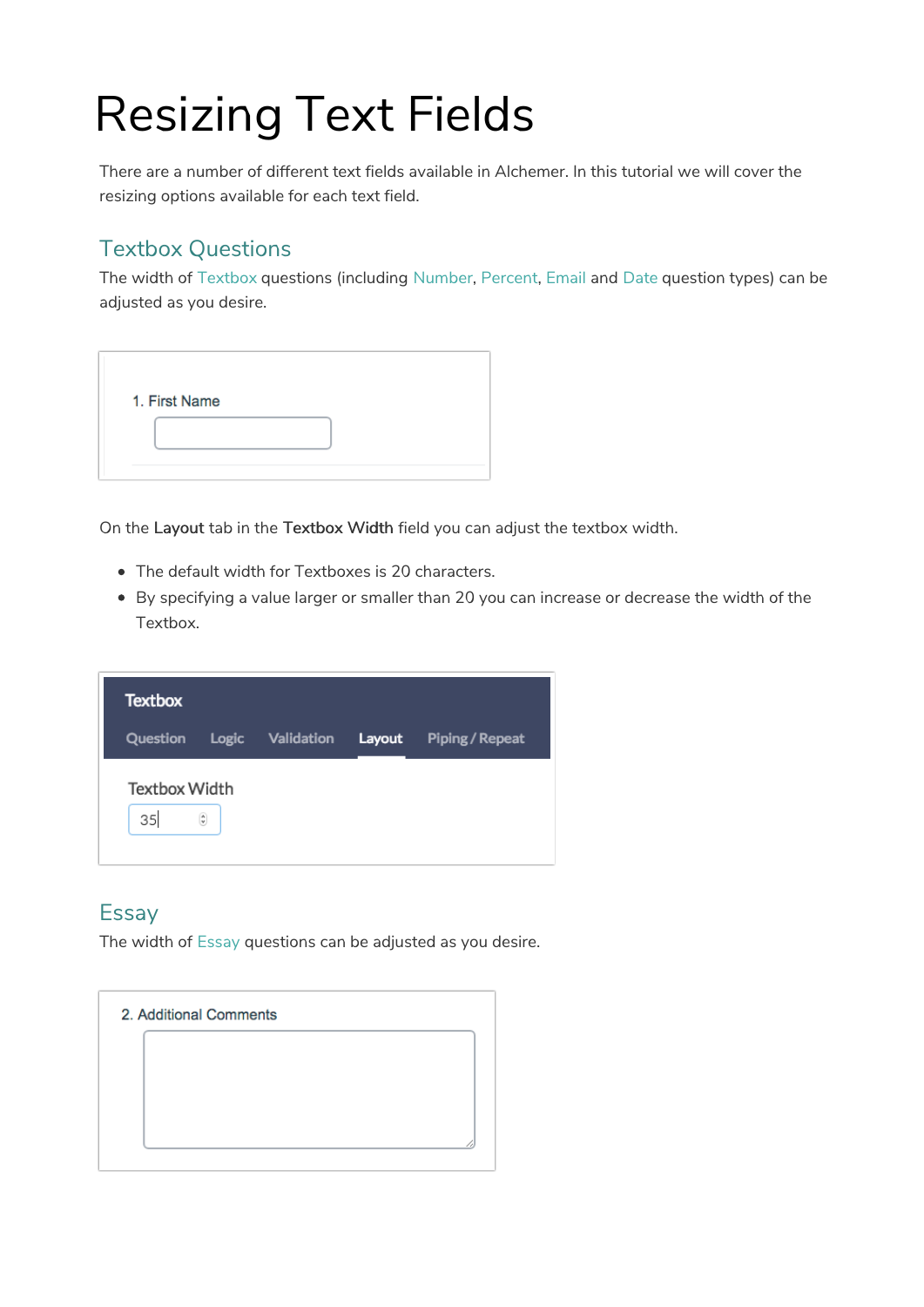On the Layout tab under Sizing you can adjust both the Text Box Width and Text Box Height of your Essay question.

- The default width for Essay questions is 40 characters.
	- By specifying a value larger or smaller than 40 you can increase or decrease the width of the textbox.
- The default height for Essay questions is 5 characters.
	- By specifying a value larger or smaller than 5 you can increase or decrease the height of the textbox.

| <b>Essay / Long Answer</b>  |                  |        |                 |
|-----------------------------|------------------|--------|-----------------|
| Question                    | Logic Validation | Layout | Piping / Repeat |
| Sizing                      |                  |        |                 |
| <b>Text Box Width</b><br>40 |                  |        |                 |
| <b>Text Box Height</b><br>5 |                  |        |                 |

### Other Textboxes

Other Textboxes can be added to Radio Button and Checkbox questions. The width of Other Textboxes can be adjusted as you desire.

| 3. Will you be attending the event? |  |
|-------------------------------------|--|
| $\bigcirc$ Yes                      |  |
| $\bigcirc$ No                       |  |
| ◯ Other - Write In                  |  |

On the Layout tab in the "Other" Textbox Width field you can adjust the width of your Other Textbox.

- The default width for Other Textboxes is 20 characters.
- By specifying a value larger or smaller than 20 you can increase or decrease the width of the Other Textbox.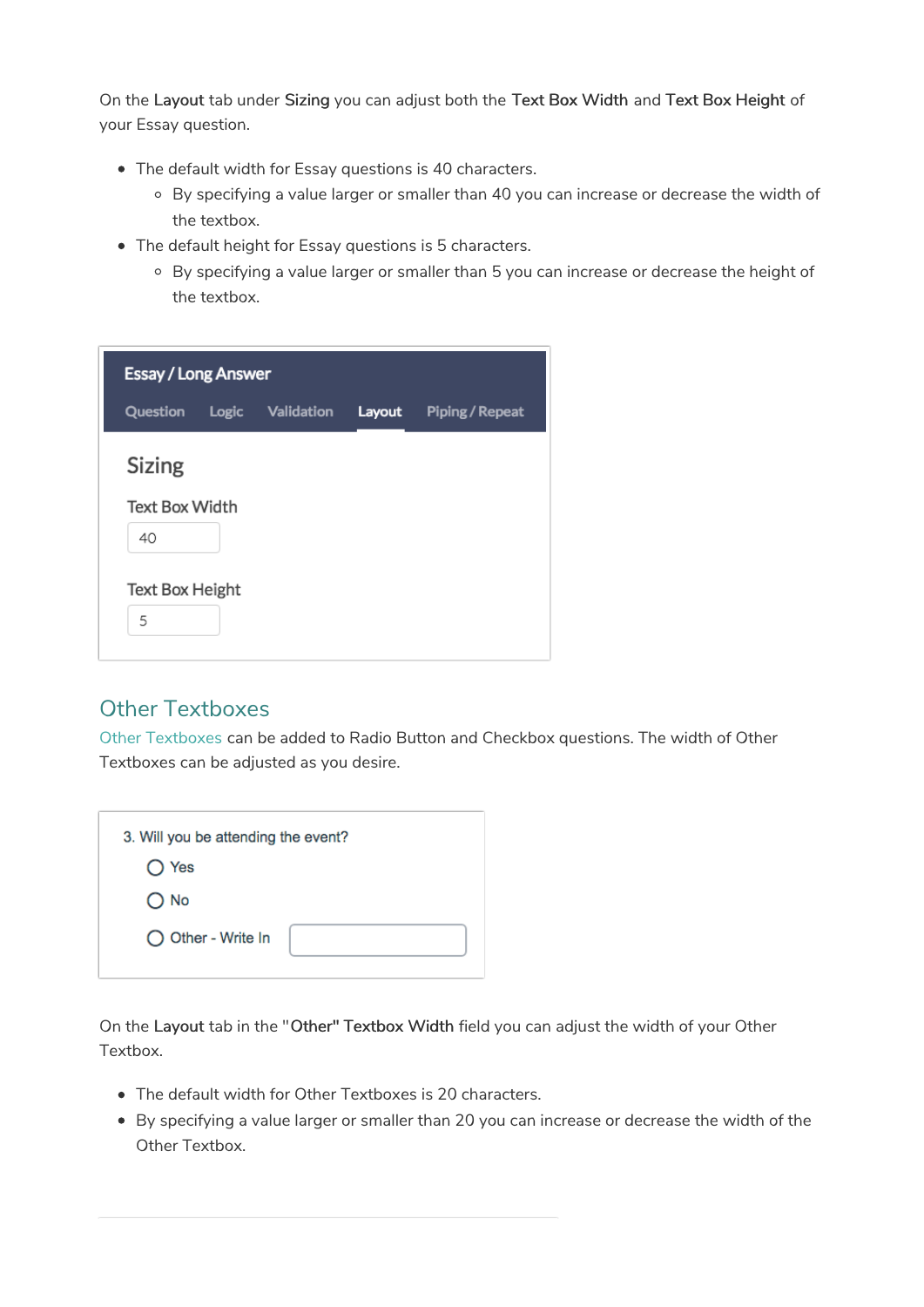| <b>Radio Buttons</b>  |       |                                    |        |                 |
|-----------------------|-------|------------------------------------|--------|-----------------|
| Question              | Logic | Validation                         | Layout | Piping / Repeat |
| Comments              |       |                                    |        |                 |
|                       |       | Allow comments for this question   |        |                 |
|                       |       | Require comments for this question |        |                 |
| "Other" Textbox Width |       |                                    |        |                 |

## Other Row Headers

Other Row Headers can be added to grid questions.

|                         | <b>Very Dissatisfied</b> | <b>Dissatisfied</b> | Neutral | Satisfied | <b>Very Satisfied</b> |
|-------------------------|--------------------------|---------------------|---------|-----------|-----------------------|
| <b>Customer Service</b> |                          |                     |         |           |                       |
| <b>Product Quality</b>  | Ω                        |                     |         |           |                       |
| Enter another option    |                          |                     |         |           |                       |

While there is not a direct option to change the width of this text field, on the Layout tab of your grid question you can adjust the Row Label Width in pixels.

- This will also adjust the size of your Other Row Header.
- By default, the row header width is around 200px depending on the length of your row headers.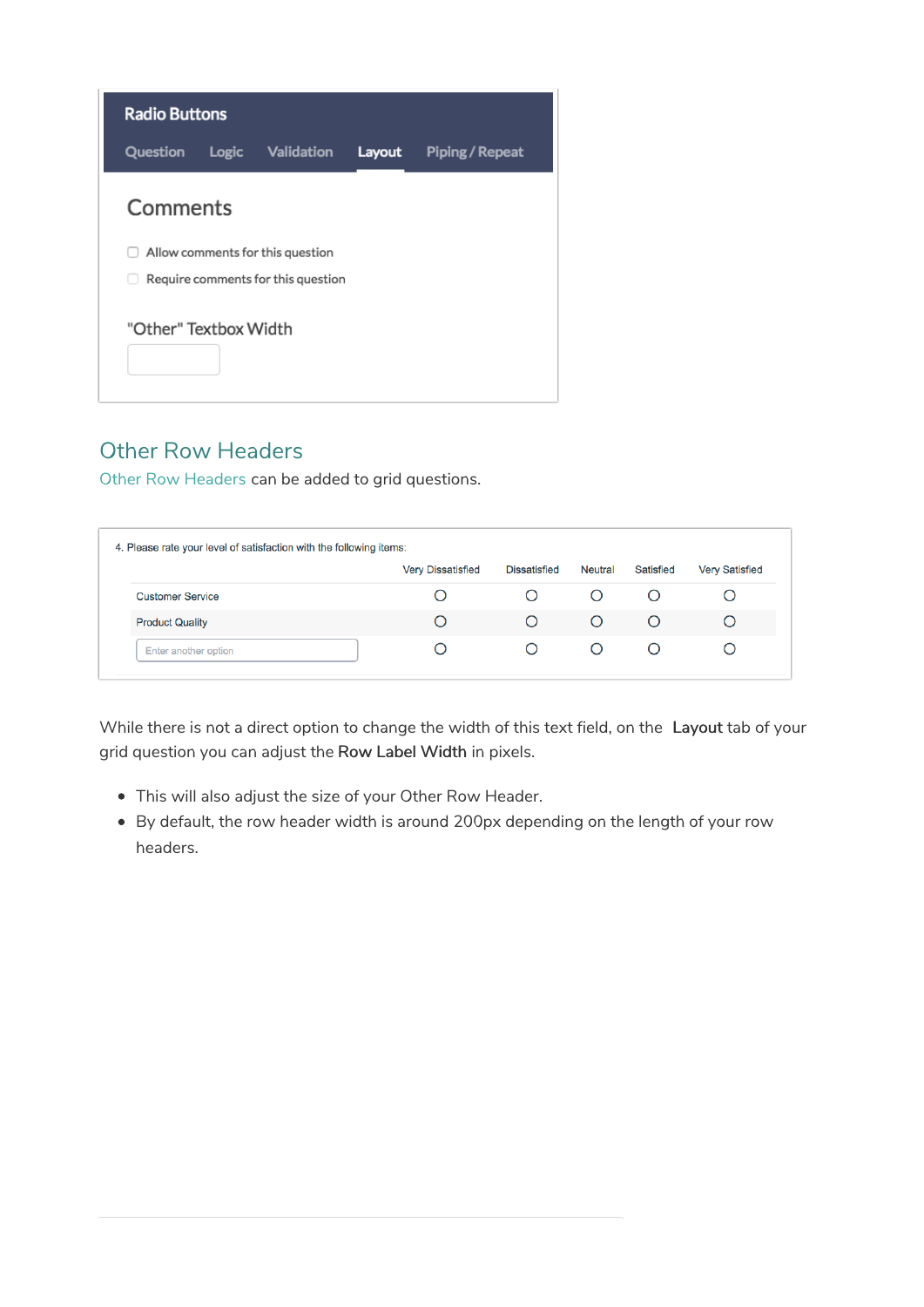| <b>Radio Button Grid</b>      |       |            |        |                 |  |
|-------------------------------|-------|------------|--------|-----------------|--|
| Question                      | Logic | Validation | Layout | Piping / Repeat |  |
| <b>Overall Question Width</b> |       |            |        |                 |  |
| 100                           |       | %~         |        |                 |  |
| Row Label Width               |       |            |        |                 |  |
| 40                            |       | %~         |        |                 |  |
| All Other Column Widths       |       | $px -$     |        |                 |  |

# **Comments**

Comments are a text field that can be added to nearly any question in your survey.

| 3. Will you be attending the event? |  |
|-------------------------------------|--|
| $\bigcirc$ Yes                      |  |
| $\bigcirc$ No                       |  |
| ◯ Other - Write In                  |  |
| <b>Comments</b>                     |  |

The width of all Comment fields in your survey can be adjusted on the Style tab.

- Go to Layout > Widths/Sizing and adjust the Comment Box Width.
- The default width is around 85px.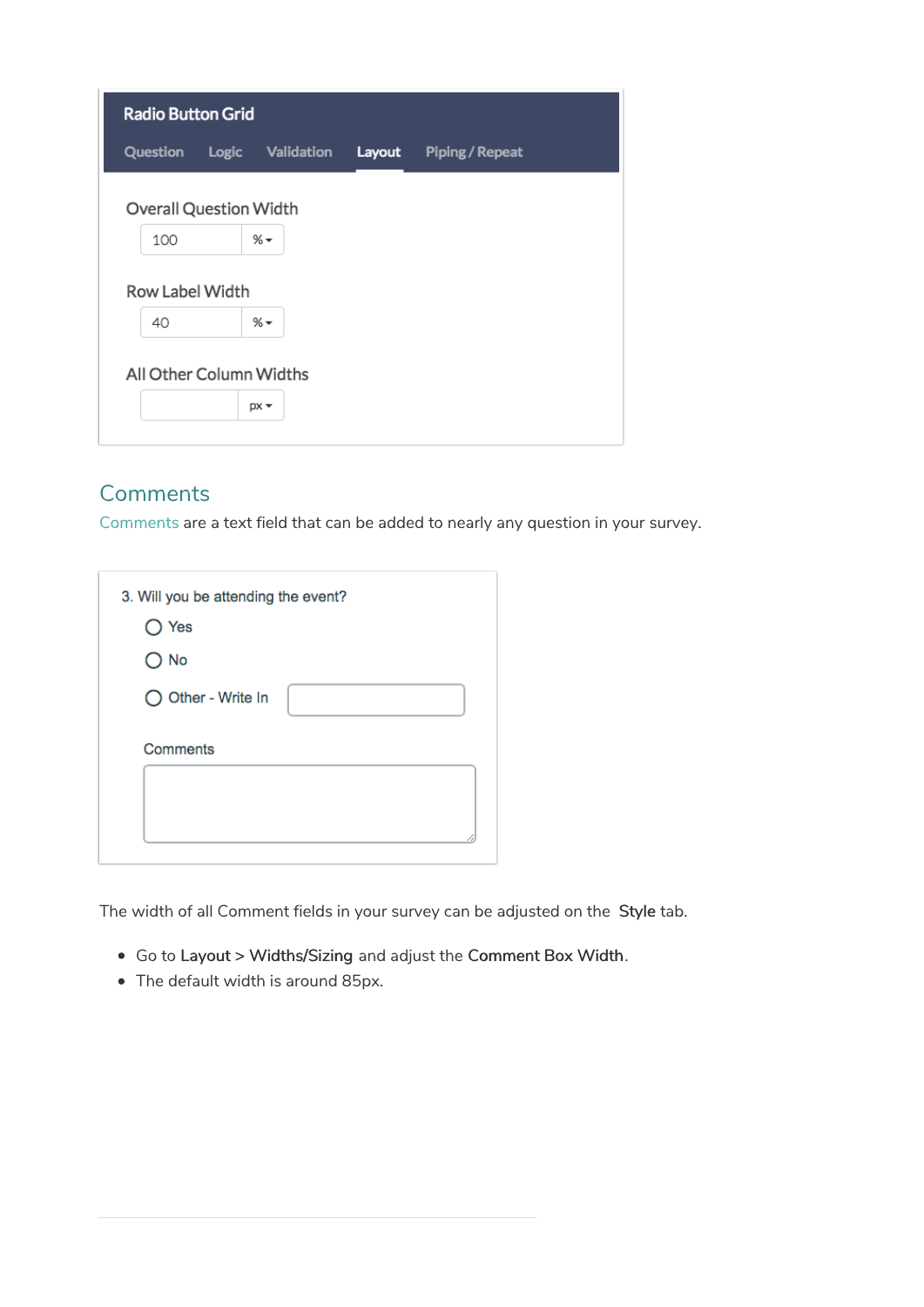| oo<br><b>ENG</b> | > Desktop Interaction  |      | ×  |
|------------------|------------------------|------|----|
| THEMES           | > Mobile Interaction   |      |    |
|                  | > Layout Options       |      |    |
| LOGO             | ↓ Widths / Sizing      |      |    |
| No Image         | Page width             | 80   | %  |
| BACKGROUND       | Page content width     | 100  | 96 |
| PAGE             | Space above header     | auto | px |
| HEADER           | Rounded corners        | 0    | px |
| BUTTON/ACCENT    | Comment Box Width      | 300  | px |
| TEXT             | Table Row Header Width | auto | px |
| A<br>Δ           | Table Column Width     | auto | px |
| LAYOUT           |                        |      |    |
|                  |                        |      |    |
|                  |                        |      |    |
|                  |                        |      |    |

# Textboxes in Custom Groups

Textboxes within the Custom Group question type can be resized as well!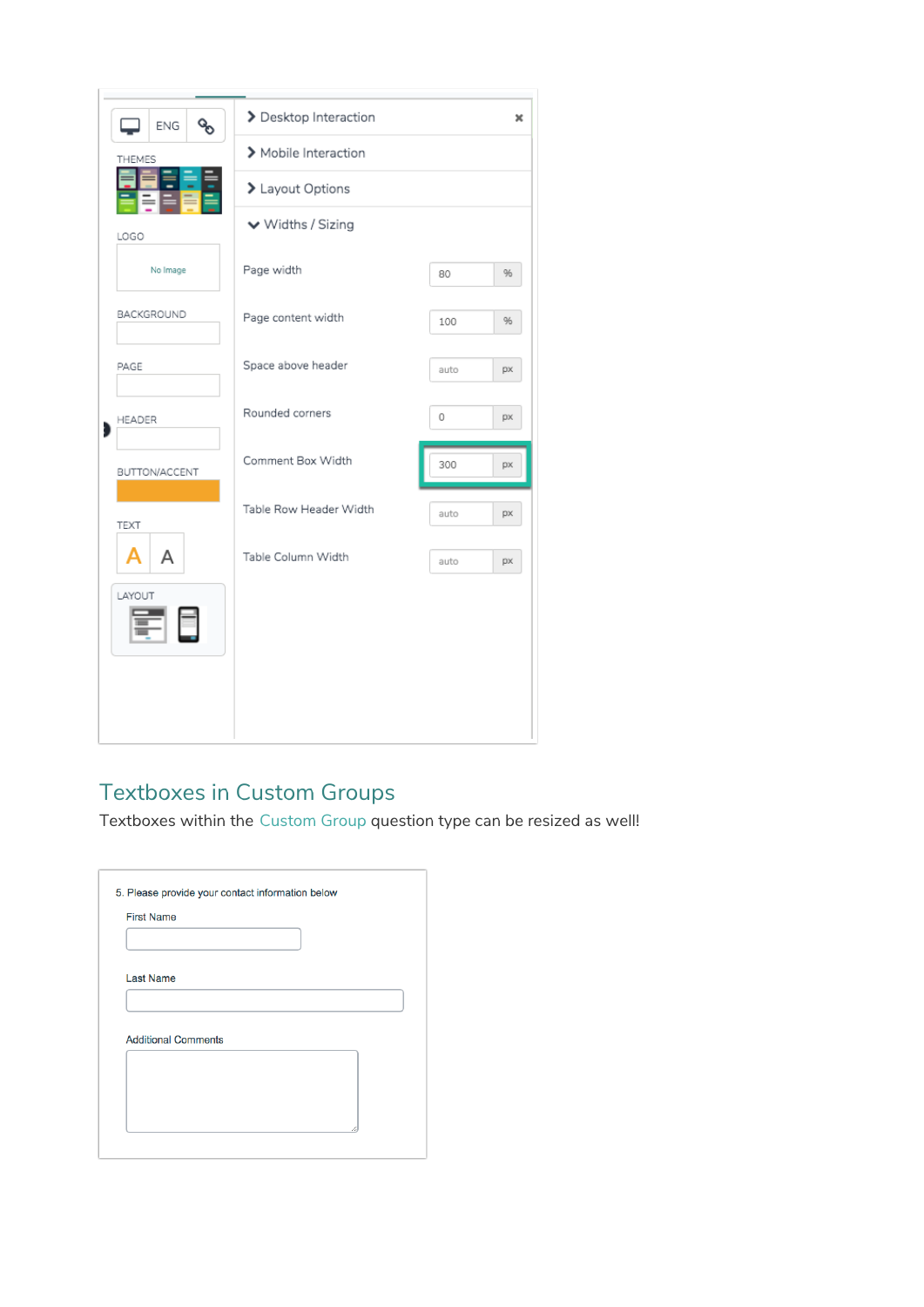1. To resize a Textbox within a Custom Group, click Edit on the subquestion in your Build tab.

| 3. Please provide your contact information below<br>$\blacktriangleright$ Edit | $\mathscr{P}$ Edit<br>$+$ Move |
|--------------------------------------------------------------------------------|--------------------------------|
|                                                                                | <b><i><u>Ch</u>Copy</i></b>    |
| <b>First Name</b>                                                              | <b>x</b> Remove                |
|                                                                                |                                |
|                                                                                |                                |
|                                                                                |                                |
| $\ell$ Edit                                                                    |                                |
| <b>Last Name</b>                                                               |                                |
|                                                                                |                                |
|                                                                                |                                |
|                                                                                |                                |
| $\ell$ Edit                                                                    |                                |
|                                                                                |                                |

- 2. Go to the Layout tab and adjust the Textbox Width.
	- The default width for Textboxes within Custom Groups is 30 characters.
	- By specifying a value larger or smaller than 30 you can increase or decrease the width of the Textbox.

#### Essays in Custom Groups

Essays within the Custom Group question type can be resized as well!

1. To resize an Essay within a Custom Group, click Edit on the subquestion in your Build tab.

| $\triangle$ Edit           |  |  |
|----------------------------|--|--|
| <b>First Name</b>          |  |  |
|                            |  |  |
|                            |  |  |
| $\triangle$ Edit           |  |  |
| <b>Last Name</b>           |  |  |
|                            |  |  |
| $\triangle$ Edit           |  |  |
| <b>Additional Comments</b> |  |  |
|                            |  |  |
|                            |  |  |
|                            |  |  |

- 2. Go to the Layout tab and adjust the Text Box Width and/or Textbox Height.
	- o The default width for Essays within Custom Groups is 40 characters.
		- By specifying a value larger or smaller than 30 you can increase or decrease the width of the Essay.
	- The default height for Essays within Custom Groups is 5 characters.
		- By specifying a value larger or smaller than 5 you can increase or decrease the height of the Essay.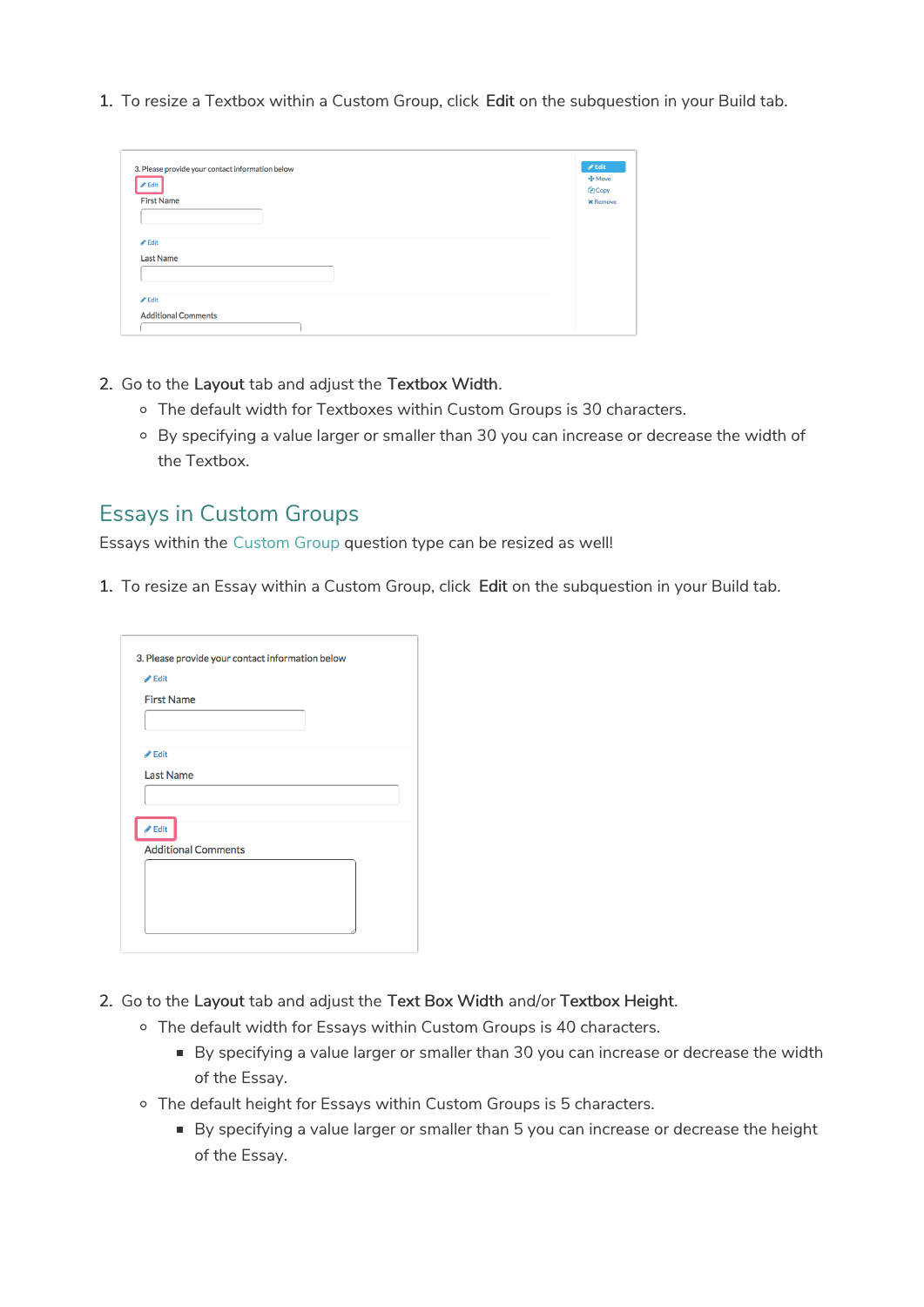# Textboxes in Contact Form

Textboxes within the Contact Form question type can be resized as well!

- 1. To resize a Textbox within a Contact Form, click Edit on the subquestion in your Build tab.
- 2. Go to the Layout tab and adjust the Textbox Width.
	- Within Contact Forms each field will have a different default width.
	- By specifying a larger or smaller value you can increase or decrease the width of the Textbox.

# Textboxes in Custom Tables

Textboxes within the Custom Table question type can be resized as well!

1. To resize a Textbox within a Custom Table, edit your Custom Table then edit the column header that is set up to use a Textbox.

| First Name          | $1 \times$               |
|---------------------|--------------------------|
|                     |                          |
| Last Name           | $\mathcal{P}$<br>$1 - x$ |
| Additional Comments | $\angle$ 1 $\times$      |

- 2. Change the value in the Textbox width field.
	- The default width of Textboxes within a Custom Table is 5 characters.
	- Adjust this value up or down to increase or decrease the width of the Textbox.